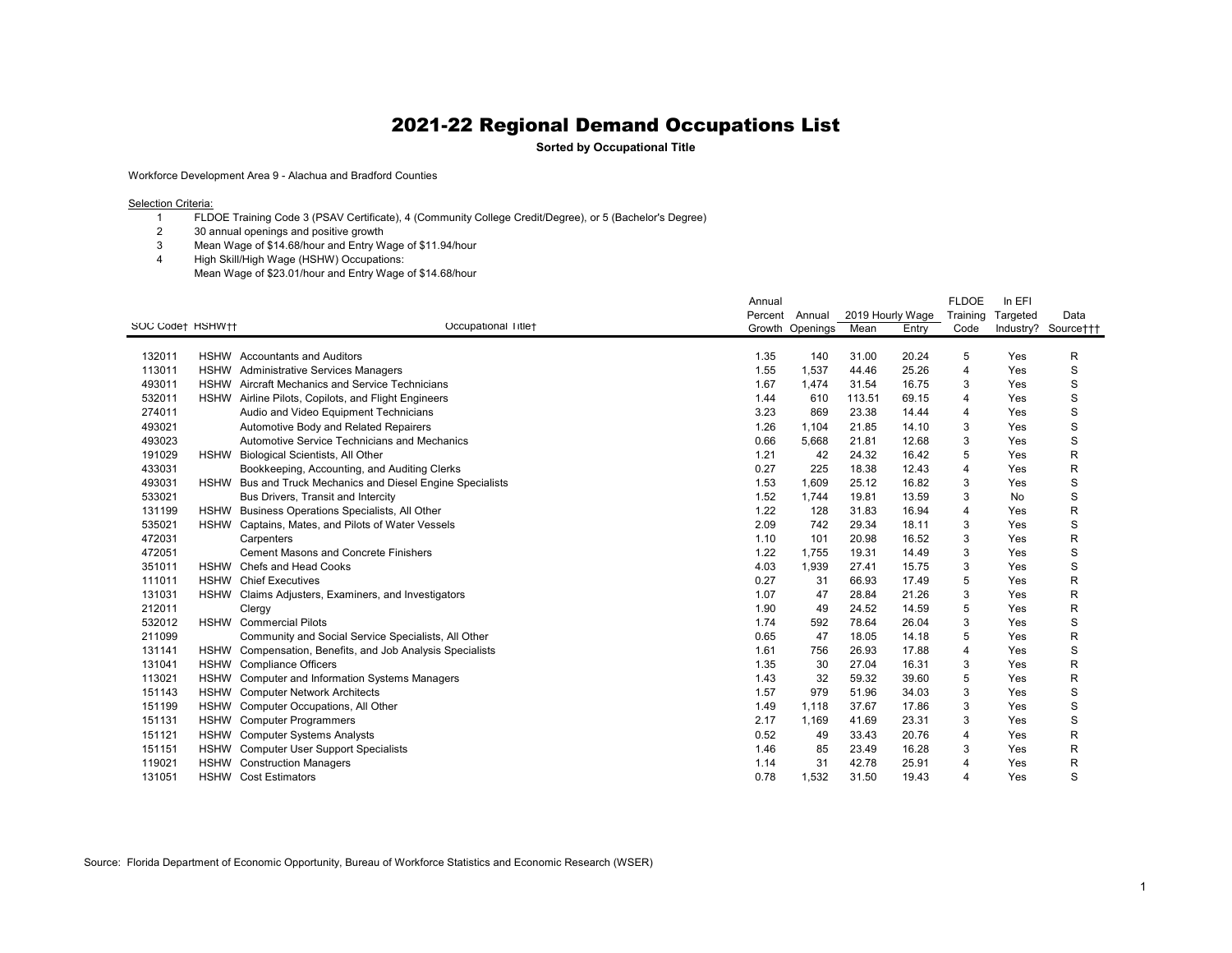**Sorted by Occupational Title**

Workforce Development Area 9 - Alachua and Bradford Counties

**Selection Criteria:** 

 FLDOE Training Code 3 (PSAV Certificate), 4 (Community College Credit/Degree), or 5 (Bachelor's Degree)

30 annual openings and positive growth

- Mean Wage of \$14.68/hour and Entry Wage of \$11.94/hour
- High Skill/High Wage (HSHW) Occupations:

Mean Wage of \$23.01/hour and Entry Wage of \$14.68/hour

|                  |             |                                                                 | Annual  |          |                  |       | <b>FLDOE</b> | In EFI   |                     |
|------------------|-------------|-----------------------------------------------------------------|---------|----------|------------------|-------|--------------|----------|---------------------|
|                  |             |                                                                 | Percent | Annual   | 2019 Hourly Wage |       | Training     | Targeted | Data                |
| SOC Code† HSHW†† |             | Occupational Title+                                             | Growth  | Openings | Mean             | Entry | Code         |          | Industry? Source††† |
|                  |             |                                                                 |         |          |                  |       |              |          |                     |
| 151141           | <b>HSHW</b> | Database Administrators                                         | 1.52    | 669      | 45.51            | 27.69 | 4            | Yes      | S                   |
| 319091           |             | <b>Dental Assistants</b>                                        | 1.43    | 49       | 18.94            | 14.45 | 3            | Yes      | R                   |
| 292021           | <b>HSHW</b> | Dental Hygienists                                               | 1.42    | 1,022    | 28.14            | 18.37 | 4            | Yes      | S                   |
| 292032           | <b>HSHW</b> | <b>Diagnostic Medical Sonographers</b>                          | 2.57    | 522      | 30.43            | 22.17 | 3            | Yes      | S                   |
| 119033           | <b>HSHW</b> | <b>Education Administrators, Postsecondary</b>                  | 1.25    | 55       | 40.85            | 22.30 | 5            | Yes      | $\mathsf{R}$        |
| 472111           |             | Electricians                                                    | 0.70    | 72       | 19.52            | 15.85 | 3            | Yes      | R                   |
| 252021           |             | Elementary School Teachers, Except Special Education            | 0.97    | 32       | 19.94            | 14.93 | 5            | No       | R                   |
| 113031           |             | <b>HSHW</b> Financial Managers                                  | 2.35    | 50       | 60.91            | 32.86 | 5            | Yes      | R                   |
| 332011           |             | HSHW Firefighters                                               | 0.49    | 1,827    | 32.55            | 23.33 | 3            | Yes      | S                   |
| 371012           |             | First-Line Superv. Landscaping & Groundskeeping Workers         | 1.67    | 39       | 22.03            | 17.13 | 3            | Yes      | R                   |
| 471011           |             | HSHW First-Line Superv. of Construction and Extraction Workers  | 0.87    | 68       | 28.35            | 20.34 | 4            | Yes      | R                   |
| 371011           |             | First-Line Superv. of Housekeeping & Janitorial Workers         | 1.70    | 40       | 18.48            | 12.41 | 3            | Yes      | R                   |
| 491011           |             | HSHW First-Line Superv. of Mechanics, Installers, and Repairers | 1.10    | 51       | 28.59            | 18.98 | 3            | Yes      | R                   |
| 431011           |             | HSHW First-Line Superv. of Office and Admin. Support Workers    | 0.57    | 177      | 24.16            | 15.33 | 4            | Yes      | $\mathsf{R}$        |
| 511011           |             | HSHW First-Line Superv. of Production and Operating Workers     | 0.75    | 34       | 31.67            | 18.29 | 3            | Yes      | R                   |
| 331099           |             | First-Line Superv., Protective Service Workers, All Other       | 2.04    | 662      | 22.72            | 13.88 | 3            | Yes      | S                   |
| 411012           | <b>HSHW</b> | First-Line Supervisors of Non-Retail Sales Workers              | 0.65    | 2,947    | 39.25            | 22.12 | 4            | Yes      | S                   |
| 391021           |             | First-Line Supervisors of Personal Service Workers              | 2.53    | 2,046    | 21.96            | 14.13 | 3            | Yes      | S                   |
| 411011           |             | First-Line Supervisors of Retail Sales Workers                  | 0.58    | 181      | 21.14            | 14.29 | 3            | Yes      | R                   |
| 119051           |             | HSHW Food Service Managers                                      | 2.56    | 37       | 26.62            | 14.72 | 4            | Yes      | R                   |
| 111021           |             | HSHW General and Operations Managers                            | 1.47    | 188      | 43.06            | 17.74 | 4            | Yes      | R                   |
| 472121           |             | Glaziers                                                        | 1.69    | 721      | 20.30            | 15.19 | 3            | Yes      | S                   |
| 271024           | <b>HSHW</b> | <b>Graphic Designers</b>                                        | 1.17    | 30       | 23.74            | 17.02 | 4            | Yes      | R                   |
| 292099           |             | Health Technologists and Technicians, All Other                 | 0.95    | 34       | 22.57            | 13.64 | 3            | Yes      | $\mathsf{R}$        |
| 499021           |             | Heating, A.C., and Refrigeration Mechanics and Installers       | 0.95    | 73       | 19.99            | 16.17 | 3            | Yes      | $\mathsf{R}$        |
| 533032           |             | Heavy and Tractor-Trailer Truck Drivers                         | 1.82    | 184      | 20.03            | 14.78 | 3            | Yes      | $\mathsf{R}$        |
| 131071           | <b>HSHW</b> | Human Resources Specialists                                     | 1.44    | 78       | 27.91            | 18.15 | 5            | Yes      | R                   |
| 499041           |             | <b>Industrial Machinery Mechanics</b>                           | 2.05    | 1,698    | 21.93            | 14.95 | 3            | Yes      | S                   |
| 537051           |             | Industrial Truck and Tractor Operators                          | 1.42    | 143      | 19.50            | 16.73 | 3            | Yes      | R                   |
| 151122           | <b>HSHW</b> | <b>Information Security Analysts</b>                            | 1.80    | 565      | 43.26            | 26.49 | 3            | Yes      | S                   |
| 413021           |             | <b>Insurance Sales Agents</b>                                   | 2.57    | 40       | 28.41            | 13.88 | 3            | Yes      | R                   |
| 292061           |             | <b>HSHW</b> Licensed Practical and Licensed Vocational Nurses   | 0.92    | 62       | 25.89            | 19.61 | 3            | Yes      | R                   |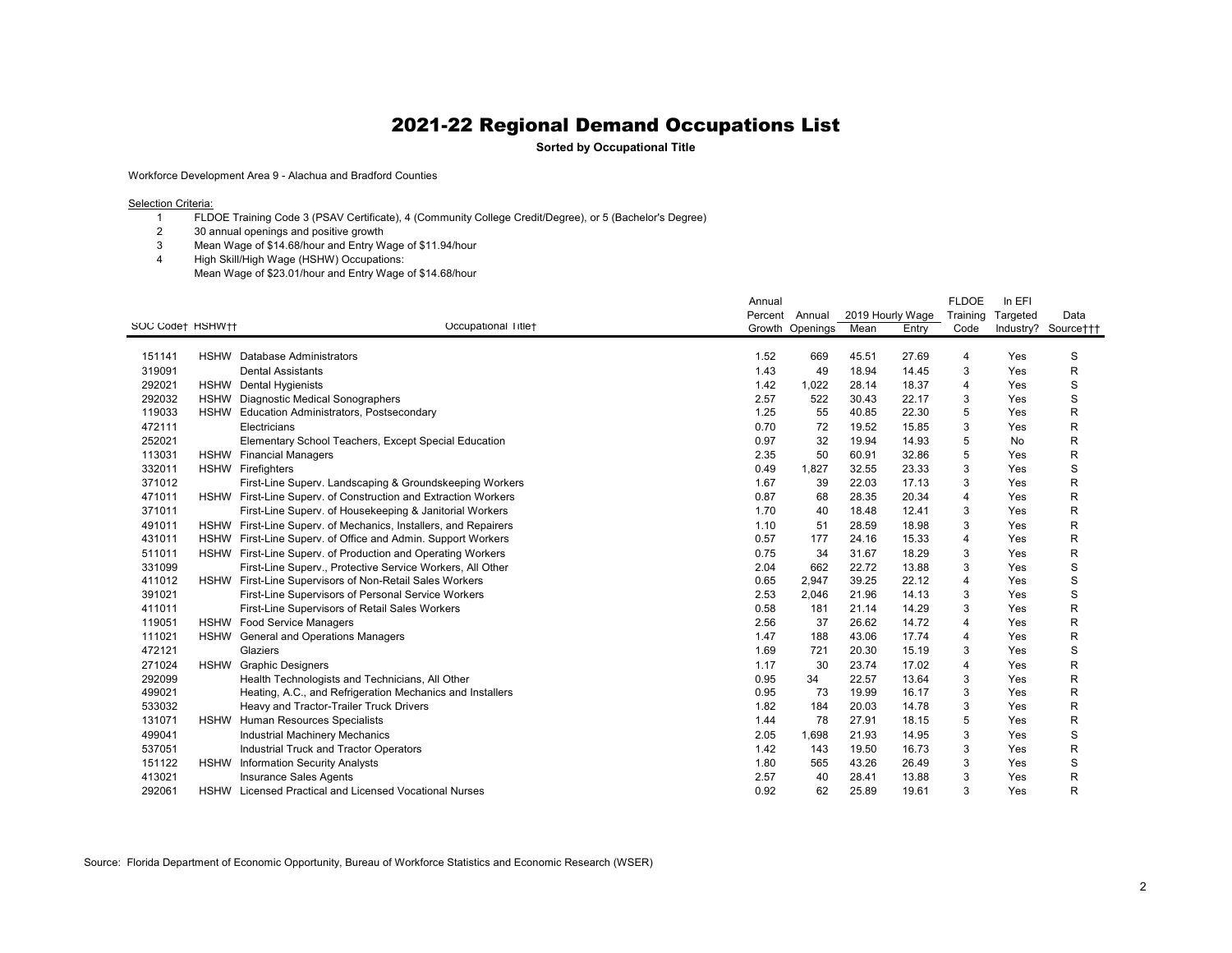**Sorted by Occupational Title**

Workforce Development Area 9 - Alachua and Bradford Counties

**Selection Criteria:** 

- FLDOE Training Code 3 (PSAV Certificate), 4 (Community College Credit/Degree), or 5 (Bachelor's Degree)
- 30 annual openings and positive growth
- Mean Wage of \$14.68/hour and Entry Wage of \$11.94/hour
- High Skill/High Wage (HSHW) Occupations:
- Mean Wage of \$23.01/hour and Entry Wage of \$14.68/hour

|                  |             |                                                                    | Annual  |          |       |                  | <b>FLDOE</b> | In EFI   |                     |
|------------------|-------------|--------------------------------------------------------------------|---------|----------|-------|------------------|--------------|----------|---------------------|
|                  |             |                                                                    | Percent | Annual   |       | 2019 Hourly Wage | Training     | Targeted | Data                |
| SOC Code† HSHW†† |             | Occupational Title+                                                | Growth  | Openings | Mean  | Entry            | Code         |          | Industry? Source††† |
|                  |             |                                                                    |         |          |       |                  |              |          |                     |
| 434131           |             | Loan Interviewers and Clerks                                       | 1.36    | 1,629    | 22.10 | 15.46            | 3            | Yes      | S                   |
| 132072           |             | <b>HSHW</b> Loan Officers                                          | 0.85    | 1,690    | 34.72 | 18.08            | 4            | Yes      | S                   |
| 499071           |             | Maintenance and Repair Workers, General                            | 1.67    | 11,523   | 18.01 | 12.39            | 3            | Yes      | S                   |
| 131111           |             | HSHW Management Analysts                                           | 2.58    | 85       | 30.81 | 18.44            | 5            | Yes      | R                   |
| 119199           |             | HSHW Managers, All Other                                           | 1.19    | 79       | 51.89 | 27.21            | 4            | Yes      | R                   |
| 131161           |             | Market Research Analysts and Marketing Specialists                 | 2.58    | 60       | 23.78 | 13.56            | 5            | Yes      | R                   |
| 119111           |             | HSHW Medical and Health Services Managers                          | 1.20    | 56       | 54.40 | 35.08            | 5            | Yes      | R                   |
| 292010           |             | HSHW Medical and Clinical Laboratory Technologists and Technicians | 0.74    | 97       | 25.15 | 16.17            | 4            | Yes      | R                   |
| 319092           |             | <b>Medical Assistants</b>                                          | 1.88    | 158      | 15.78 | 12.99            | 3            | Yes      | R                   |
| 292071           |             | Medical Records and Health Information Technicians                 | 0.57    | 30       | 22.57 | 13.64            | 4            | Yes      | R                   |
| 436013           |             | <b>Medical Secretaries</b>                                         | 1.60    | 61       | 16.35 | 13.05            | 3            | Yes      | R                   |
| 131121           |             | HSHW Meeting, Convention, and Event Planners                       | 2.81    | 1,194    | 24.67 | 15.51            | 4            | Yes      | S                   |
| 252022           |             | HSHW Middle School Teachers, Exc. Special & Voc. Education         | 0.99    | 84       | 27.15 | 26.03            | 5            | No       | R                   |
| 151142           |             | HSHW Network and Computer Systems Administrators                   | 1.48    | 1,754    | 41.57 | 26.59            | 4            | Yes      | S                   |
| 472073           |             | <b>Operating Engineers/Construction Equipment Operators</b>        | 1.26    | 2,708    | 23.56 | 15.61            | 3            | Yes      | S                   |
| 472141           |             | Painters, Construction and Maintenance                             | 1.04    | 36       | 17.21 | 14.77            | 3            | Yes      | R                   |
| 232011           | <b>HSHW</b> | Paralegals and Legal Assistants                                    | 1.24    | 43       | 23.88 | 16.18            | 3            | Yes      | R                   |
| 292052           |             | <b>Pharmacy Technicians</b>                                        | 1.70    | 2,962    | 16.45 | 12.67            | 3            | Yes      | S                   |
| 319097           |             | Phlebotomists                                                      | 3.32    | 1,346    | 16.45 | 12.85            | 3            | Yes      | S                   |
| 312021           | <b>HSHW</b> | <b>Physical Therapist Assistants</b>                               | 3.70    | 1,224    | 29.80 | 21.23            | 4            | Yes      | S                   |
| 472151           |             | Pipelayers                                                         | 1.39    | 559      | 19.38 | 16.19            | 3            | Yes      | S                   |
| 472152           |             | Plumbers, Pipefitters, and Steamfitters                            | 0.81    | 37       | 19.23 | 13.06            | 3            | Yes      | R                   |
| 333051           |             | Police and Sheriff's Patrol Officers                               | 0.29    | 51       | 20.32 | 15.67            | 3            | No       | R                   |
| 251199           | <b>HSHW</b> | Postsecondary Teachers, All Other                                  | 1.66    | 2,041    | 33.61 | 17.29            | 4            | No       | S                   |
| 119141           |             | Property, Real Estate & Community Association Managers             | 1.02    | 46       | 27.20 | 13.90            | 4            | Yes      | R                   |
| 292053           |             | Psychiatric Technicians                                            | 2.15    | 931      | 16.00 | 12.78            | 3            | Yes      | S                   |
| 273031           |             | <b>Public Relations Specialists</b>                                | 1.53    | 31       | 24.91 | 14.16            | 5            | Yes      | R                   |
| 292034           | <b>HSHW</b> | Radiologic Technologists                                           | 1.57    | 1,112    | 27.45 | 19.60            | 3            | Yes      | S                   |
| 419021           |             | <b>Real Estate Brokers</b>                                         | 1.87    | 874      | 29.34 | 13.81            | 3            | No       | S                   |
| 291141           |             | <b>HSHW</b> Registered Nurses                                      | 0.73    | 416      | 34.05 | 26.39            | 4            | Yes      | R                   |
| 291126           | <b>HSHW</b> | <b>Respiratory Therapists</b>                                      | 2.62    | 776      | 28.22 | 23.54            | 4            | Yes      | S                   |
| 472181           |             | Roofers                                                            | 0.84    | 38       | 18.65 | 12.71            | 3            | No       | R                   |
| 535011           |             | Sailors and Marine Oilers                                          | 2.21    | 555      | 15.40 | 13.35            | 3            | No       | S                   |